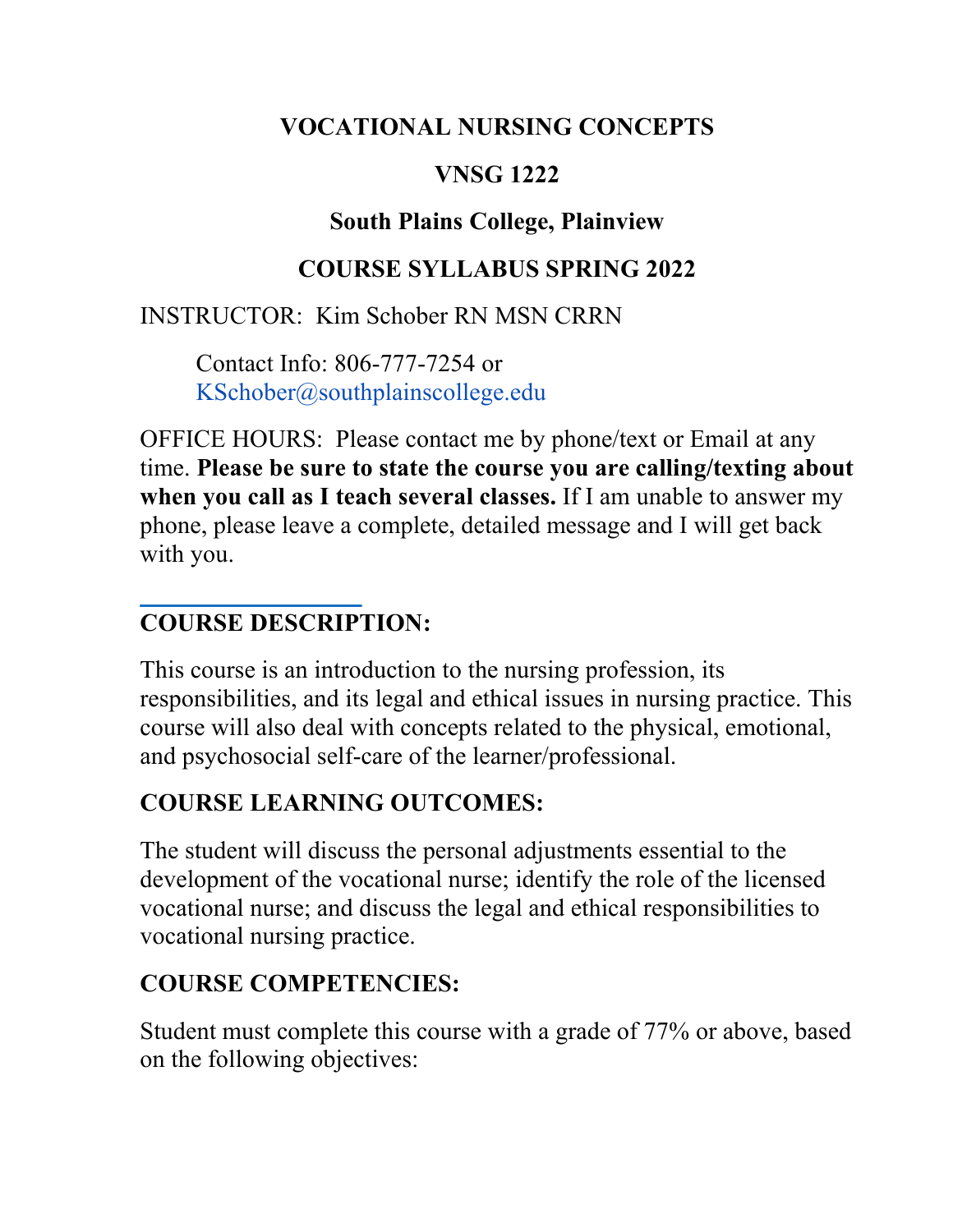- 1. Define the holistic concept of health and high-level wellness.
- 2. Describe the role of the licensed vocational nurse as an integral member of the health care team.
- 3. Identify three methods of learning and describe ways of utilizing these methods in course content and the nursing process.
- 4. Demonstrate an understanding of the rationale for testing as an evaluation tool.
- 5. Identify basic human needs integral in the concept of total patient care.
- 6. Discuss how the law governs nursing and identify the nurse's best defense against litigation.
- 7. Discuss nursing responsibilities as it pertains to ethics in the profession.
- 8. Develop a healthy mental attitude toward stress and life in general, utilize sublimation to diffuse negative feelings into a positive outcome.
- 9. Describe the content and implications of the "Patient's Bill of Rights."
- 10. Discuss the trend toward community-based health care and its implications for the vocational nurse.

## **ACADEMIC INTEGRITY:**

Refer to Plainview Student Handbook (page 23) and the SPC Catalog (page 23).

Vocational Nursing Concepts – Course Syllabus Page 2 of 2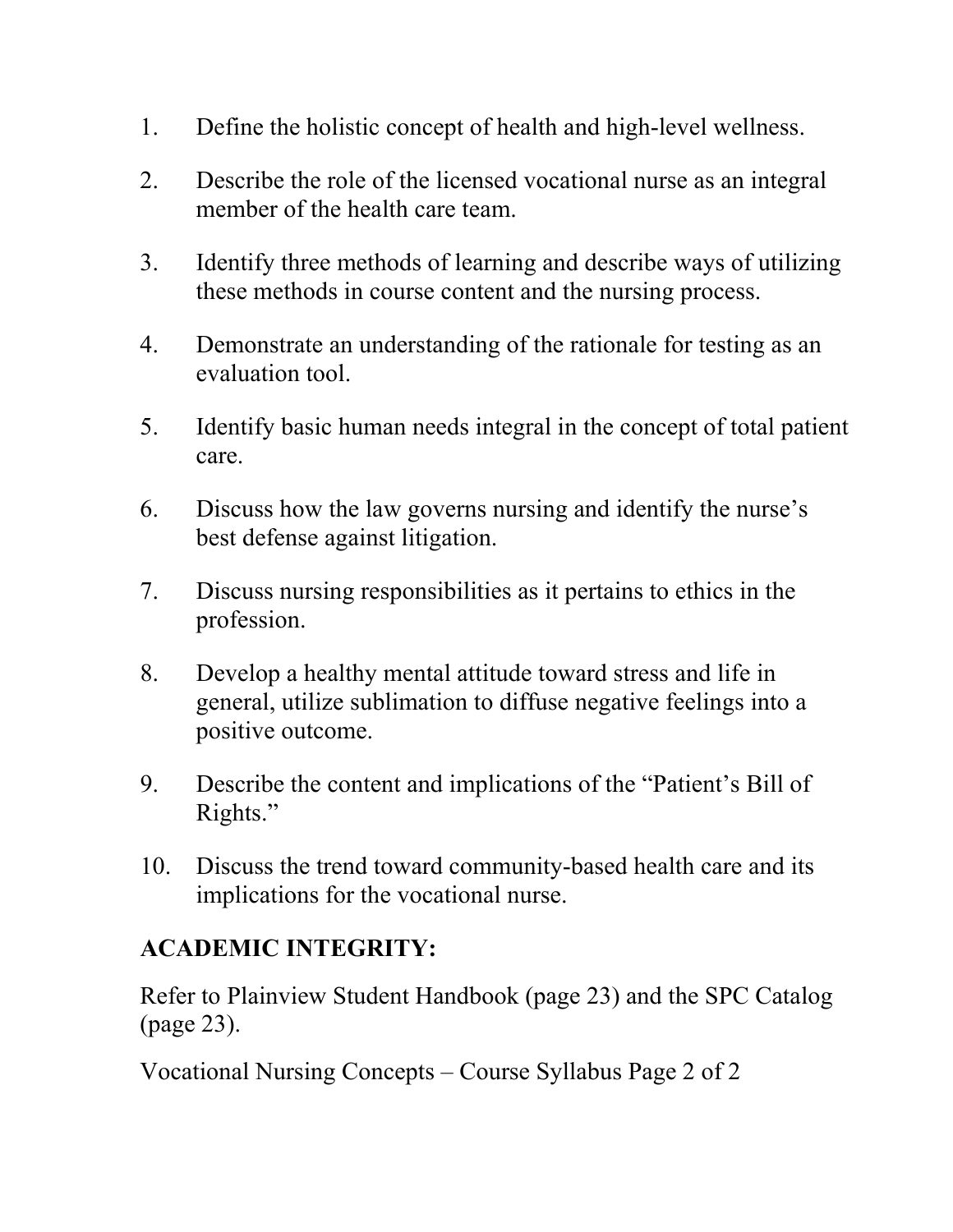## SCANS & FOUNDATION SKILLS:

```
C - 4, 5, 6, 7, 9, 10, 11, 13, 14, 15, 16, 17 F - 12, 13, 14, 15, 16, 17
```
### VERIFICATION OF WORKPLACE COMPETENCIES:

NCLEX – PN Licensure Exam eligibility following successful completion of the one-year vocational nursing program.

# **TEXTBOOK**:

Knecht, Patricia. (2017). *Success in practical/vocational nursing: From student to leader*. (9th ed.). St. Louis, Missouri: Elsevier

**ATTENDANCE:** Attendance in discussion boards will be part attendance and part Participation Grade.

## **COURSE REQUIREMENTS:**

- 1. Read assigned textbook material prior to listening to power points for better understanding.
- 2. Contribute to discussion boards– you learn from asking questions and listening to the interaction of other students.

3. Discussion Boards – You must post a response to each subject discussed each week. Be original – this should reflect your own thinking!

4.You must also respond to one or more of your classmate's responses in the Discussion board.

5. Five unit exams will be given. These will be posted the week they are due and must be completed and Submitted to Blackboard by Midnight on the due date (usually a SUNDAY night). ONE EXCEPTION will be the Unit 5 Exam that will be due on Wednesday (Final Week)

6. There will not be a midterm or final exam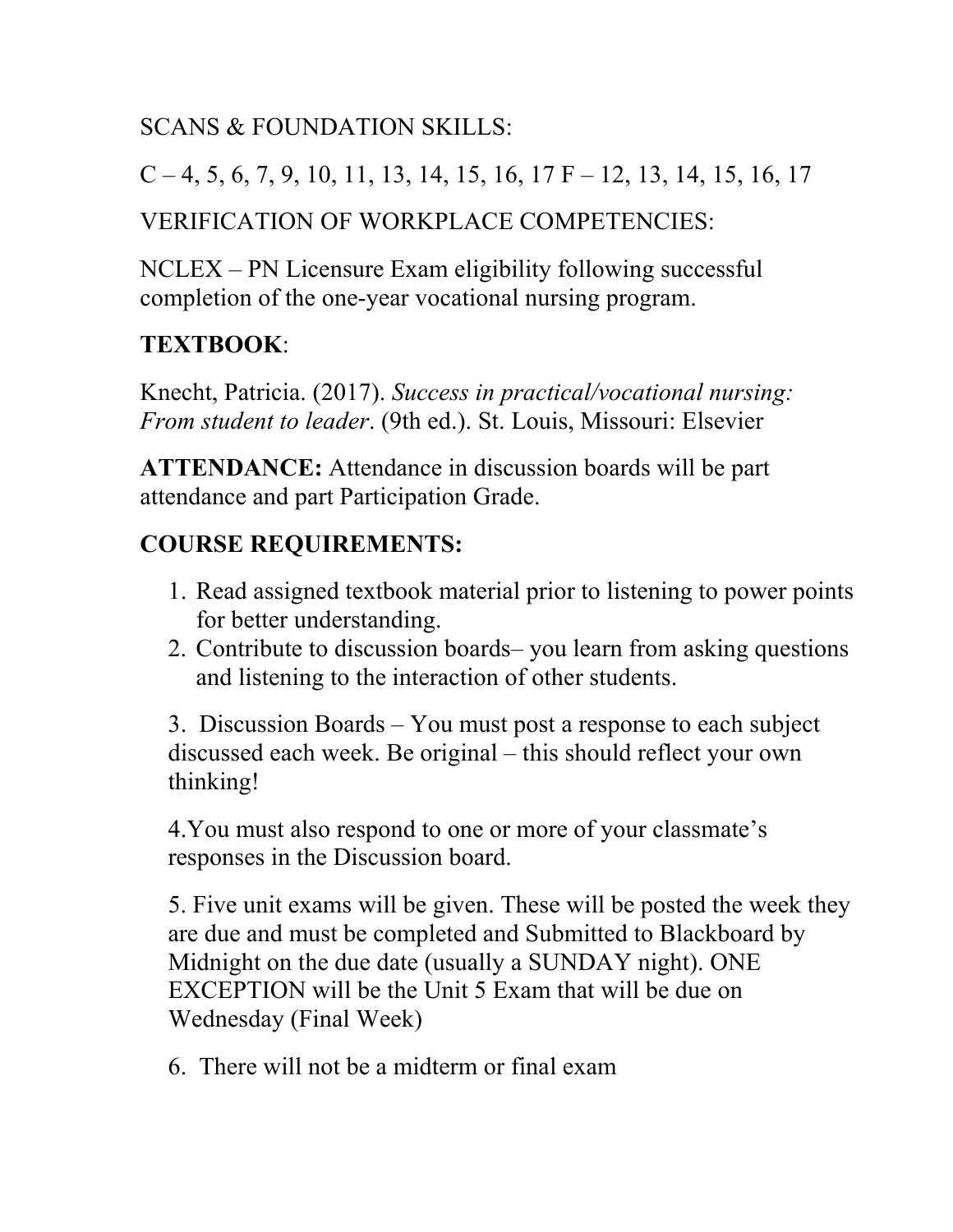7. Dates on this syllabus will be subject to change. Please pay attention to the announcement section on Blackboard for any schedule changes.

# **GRADING:**

Unit Exams **50%** Weekly Blackboard Posts **50%**

 $A = 90-100$ B 80-89 C 77-79 F 77 or below

Read assigned textbook material prior to listening to power points for better understanding. Contribute to discussion boards– you learn from asking questions and listening to the interaction of other students.

Discussion Boards – You must post a response to each subject discussed each week. Be original – this should reflect your own thinking! You must also respond to one or more of your classmate's responses.

Five unit exams will be given. These will be posted on Monday of the week they are due and must be completed and Submitted to Blackboard by Midnight on the due date (usually a SUNDAY night). ONE EXCEPTION will be the Unit 5 Exam that will be due on Wednesday (Final Week)

There will not be a midterm or final exam.

Dates on this syllabus will be subject to change. Please pay attention to the announcement section on Blackboard for any schedule changes.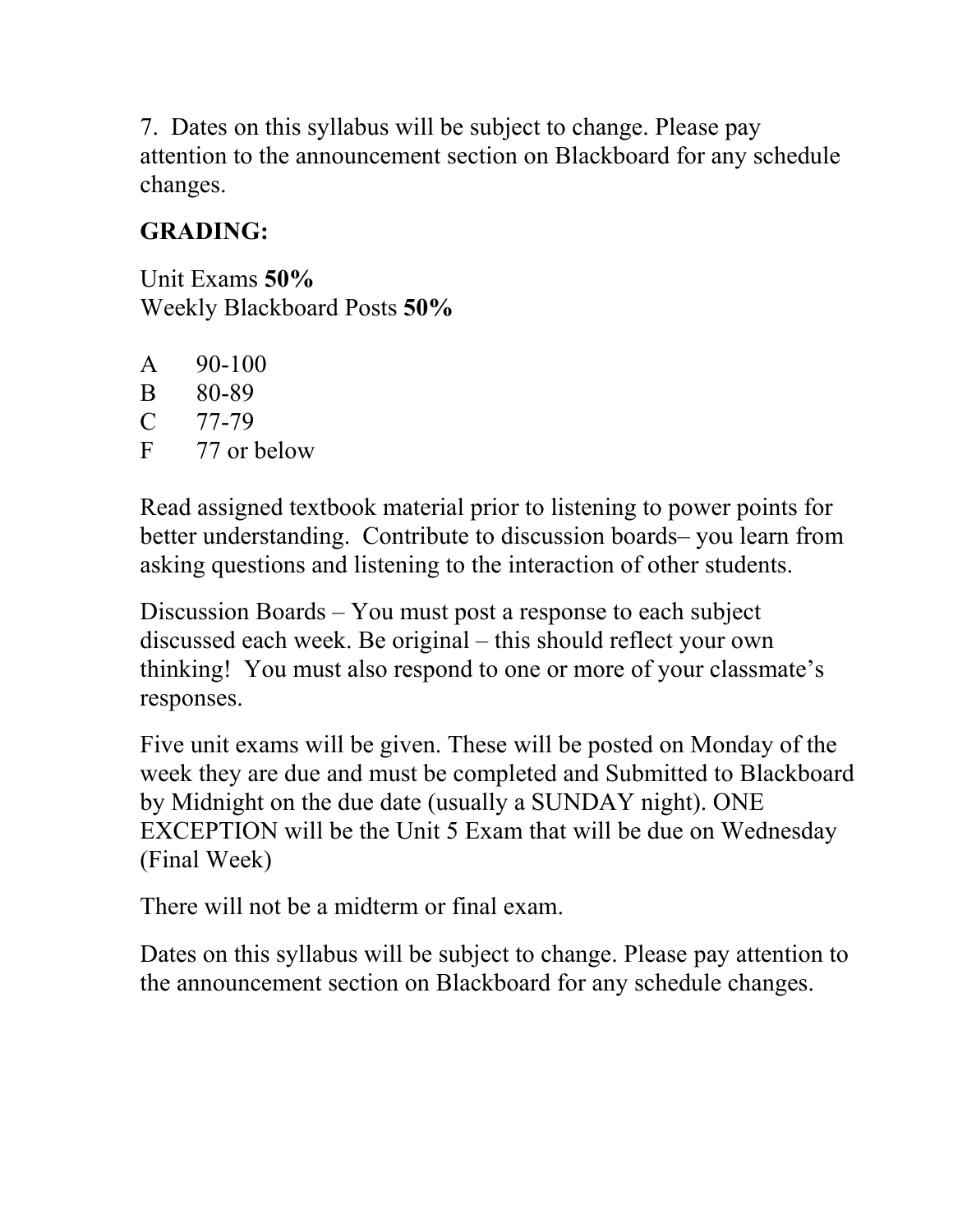### **TENTATIVE SCHEDULE:**

- 1/18-1/23 Chapter 1 Personal Resources of an Adult Lerner Discussion Board: Tell me about YOU
- 1/24-1/30 Chapter 2 Academic Resources (Study Skills and Test Strategies Chapter 3 Community Resources Discussion Board: earning

#### **1/31- 2/6 Unit 1 Exam**

- 2/7-2/13 Chapter 4 How Vocational Nursing Evolved:1836-Present Chapter Critical Thinking: A Lifelong Journey Discussion Board: Nightingale Pledge
- 2/14-2/20 Chapter 6 Ethics applied to Nursing: Personal Versus Professional Ethics Discussion Board: Ethics
- 2/21-27 Chapter 7 Nursing and the Law: What are the Rules? Discussion Board: Nursing and the Law
- **2/28-3/6 Unit 2 Exam**
- 3/7-3/13 Chapter 8 Effective Communication: Health Care Team, Patients, Faculty, and Peers Chapter 9 Assertiveness: Your Responsibility Discussion Board: Effective Communication/ Assertiveness
- 3/21-3/27 Chapter 10 Cultural Uniqueness, Sensitivity, and **Competence** Chapter 11Spiritual Needs, Spiritual Caring, and Religious **Differences** Discussion Board: Culture and Spirituality
- **3/28-4/3 Unit 3 Exam**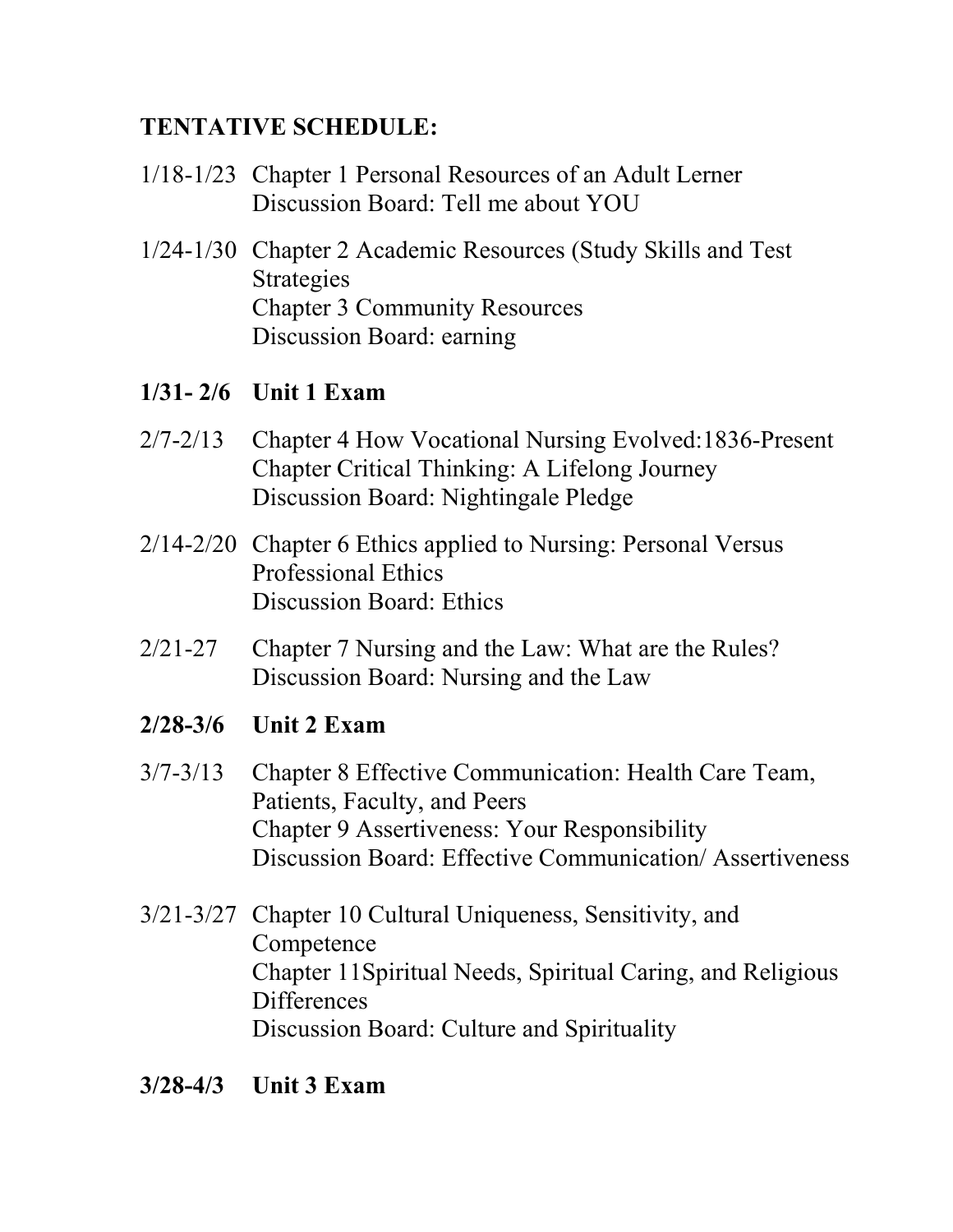- $4/4-4/10$  Chapter 12 Nursing Process: Your Roleser Chapter 13 Nursing Theory, Research and Evidenced-Based Practice Discussion Board: Nursing Process/Nursing Theory
- 4/11-4/17 Chapter 14 The Interdisciplinary Health Care Team: role of the Vocational Nursester! Chapter 15 Health Care Settings: Continuum of Care Chapter 16 The Health Care System: Financing, Issues, and Trends NO DISCUSSION BOARD

#### **4/18-4/24 Unit 4 Exam**

- $4/25-5/1$  Chapter 17 Collaboration: Leading and Managing  $\frac{1}{10}$ Chapter 18 Work Force Trends: How to Find a First Job You Will Love Discussion Board: Health Care Trends
- 5/2-5/8 Chapter 19 Licensure and Regulation: Becoming Licensed and Understanding Your State Nurse Practice Actual Discussion Board: Scope of Practice

# **5/7-5/11 DUE WEDNESDAY 5/11 Unit 5 Exam**

# **DON'T FORGET TO DO YOUR WEEKLY DISCUSSION BOARD POST AND**

# **\*\*RESPOND TO YOUR CLASSMATE'S POST!!\*\***

# **These are due every week EXCEPT the weeks of TESTS!!**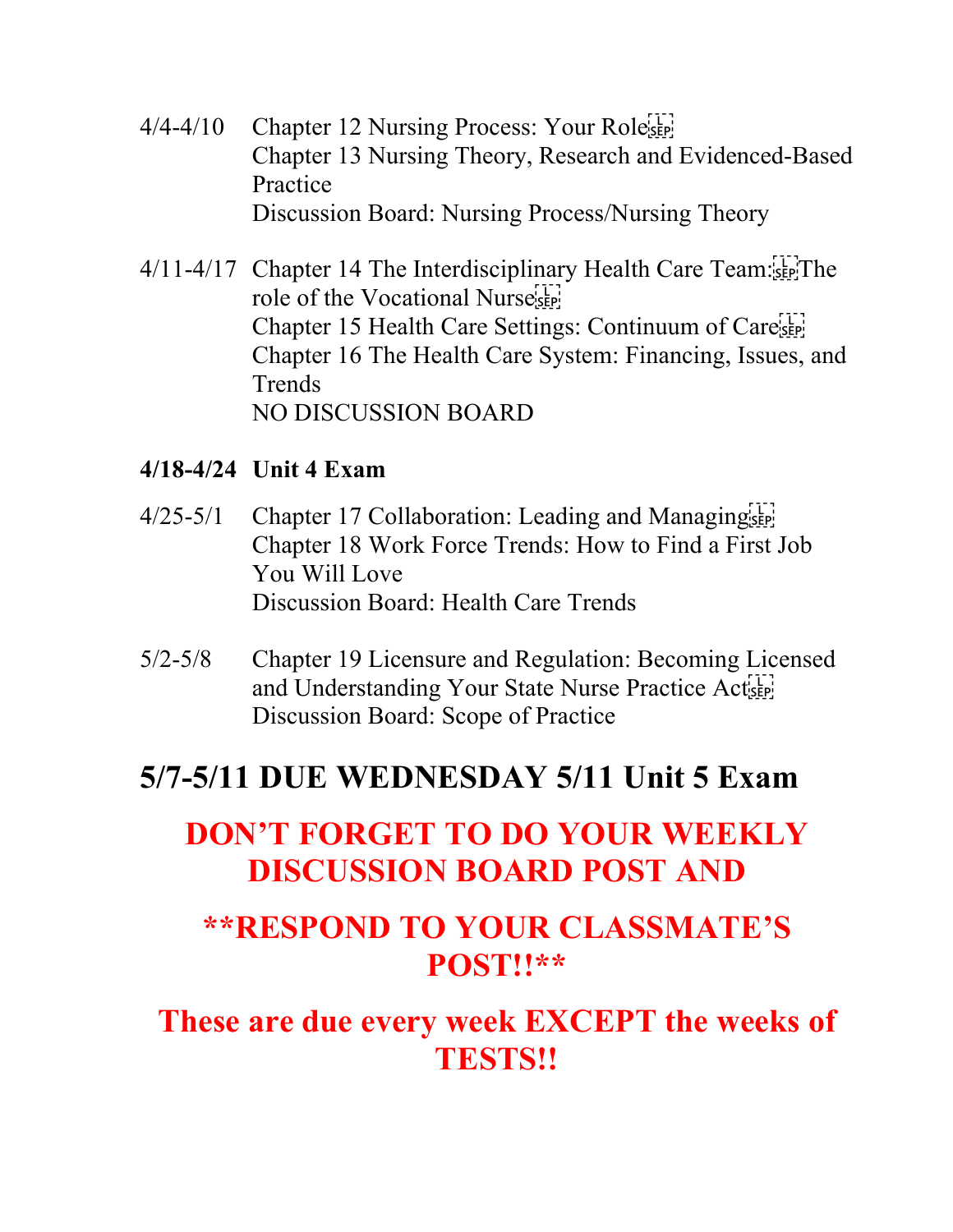The videos for each Unit are loaded under the modules. They are not available all at once, they will become available according to the schedule under the course calendar. You will be able to watch the videos at any time, on your own time. There is NOT A SCHEDULED LIVE LECTURE TIME. It is a self-paced class.

The test for each module will become available at 1201 AM on the first available date according to the schedule on the calendar. You will have 3-4 days to take the test. You can take the test as many times as you want.

# **Your requirements every week are**

- 1. Watch the videos assigned for the week (Under the UNIT modules on the left bar on Blackboard)
- 2. Make a post in the Discussion Board (follow the Rubric) Under the DISCUSSION BOARD Module on the left bar on Blackboard
- 3. Respond to one of your classmate's posts on the Discussion Board
- 4. Check your SPC EMAIL Every Week for any updates and changes

IF IT IS A TEST WEEK, Take the tests (under the UNIT modules) All the dates that information is available and due is listed on your CLASS CALENDAR and in the SYLLABUS